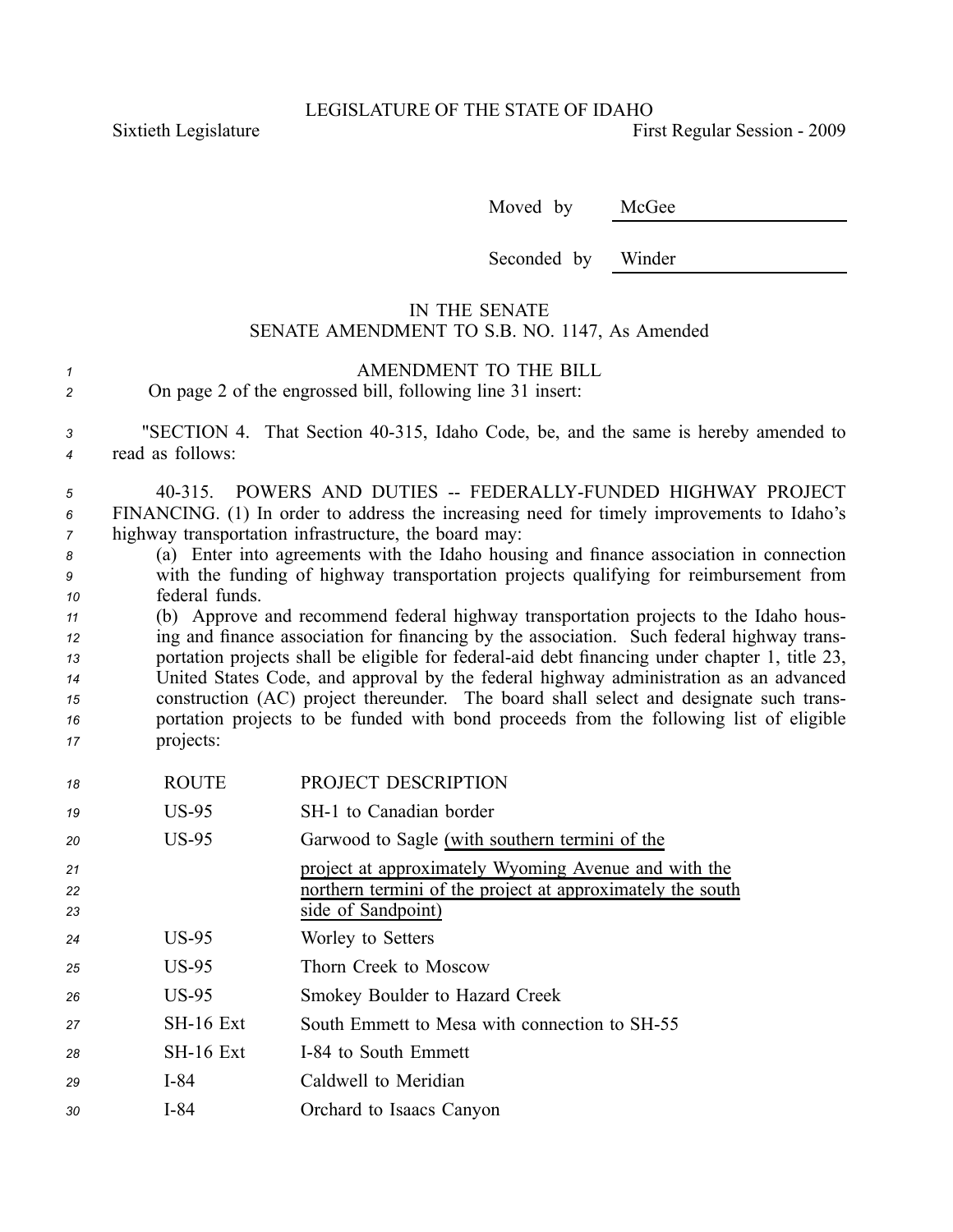- *<sup>1</sup>* US93 Twin Falls alternate route and new Snake River crossing
- *<sup>2</sup>* SH75 Timmerman to Ketchum
- *<sup>3</sup>* US20 St. Anthony to Ashton
- 4 US-30 McCammon to Soda Springs

 (c) On and after July 1, 2008, all allocations of GARVEE bond proceeds shall be the sole responsibility and duty of the Idaho transportation board. The legislature shall have authority to approve <sup>a</sup> total GARVEE bond amount on an annual basis. However, the Idaho transportation board is directed to allocate bond revenue only among the projects listed in subsection (1)(b) of this section. In making its funding allocation for projects, the board shall take into consideration: the cost of the project and whether or not that project could be financed without bonding; whether the project is necessary to facilitate the traffic flow on vital transportation corridors; and whether the project is necessary to improve safety for the traveling public. On and after July 1, 2008, the board shall use due care in selecting projects for bonding and shall balance and coordinate the use of bonding with the use of highway construction moneys.

 Notwithstanding the provisions of subsection (1)(b) of this section wherein eligible projects are listed for selection and designation by the board, if any of the designated projects are deemed to be ineligible by the board, the board shall have the authority to replace those projects with other projects listed in subsection (1)(b) of this section.

 (2) Prior to issuance by the Idaho housing and finance association of any bonds or notes to finance highway transportation projects, the board shall certify to the association that suffi- cient federal transportation funds are available to make any payments required for such bonds or notes.

*<sup>24</sup>* (3) The board shall limit annual, total cumulative debt service and other bondrelated *<sup>25</sup>* expenses as follows:

- *<sup>26</sup>* (a) In the 2006 legislative session for the fiscal year 2007 budget, total cumulative debt *27* service and other bond-related expenses on federally-funded highway project financing 28 shall be no more than twenty percent (20%) of annual federal-aid highway apportion-*29* ments.
- *<sup>30</sup>* (b) In the 2007 legislative session for the fiscal year 2008 budget, total cumulative debt *31* service and other bond-related expenses on federally-funded highway project financing *32* shall be no more than twenty percent (20%) of annual federal-aid highway apportion-*33* ments.
- *<sup>34</sup>* (c) In the 2008 legislative session for the fiscal year 2009 budget, total cumulative debt 35 service and other bond-related expenses on federally-funded highway project financing 36 shall be no more than twenty percent (20%) of annual federal-aid highway apportion-*37* ments.
- *<sup>38</sup>* (d) In the 2009 legislative session for the fiscal year 2010 budget, total cumulative debt *39* service and other bond-related expenses on federally-funded highway project financing *<sup>40</sup>* shall be no more than twenty percen<sup>t</sup> (20%) of annual federalaid highway apportion-*41* ments.
- *<sup>42</sup>* (e) In the 2010 legislative session for the fiscal year 2011 budget, total cumulative debt *43* service and other bond-related expenses on federally-funded highway project financing *<sup>44</sup>* shall be no more than thirty percen<sup>t</sup> (30%) of annual federalaid highway apportionments.